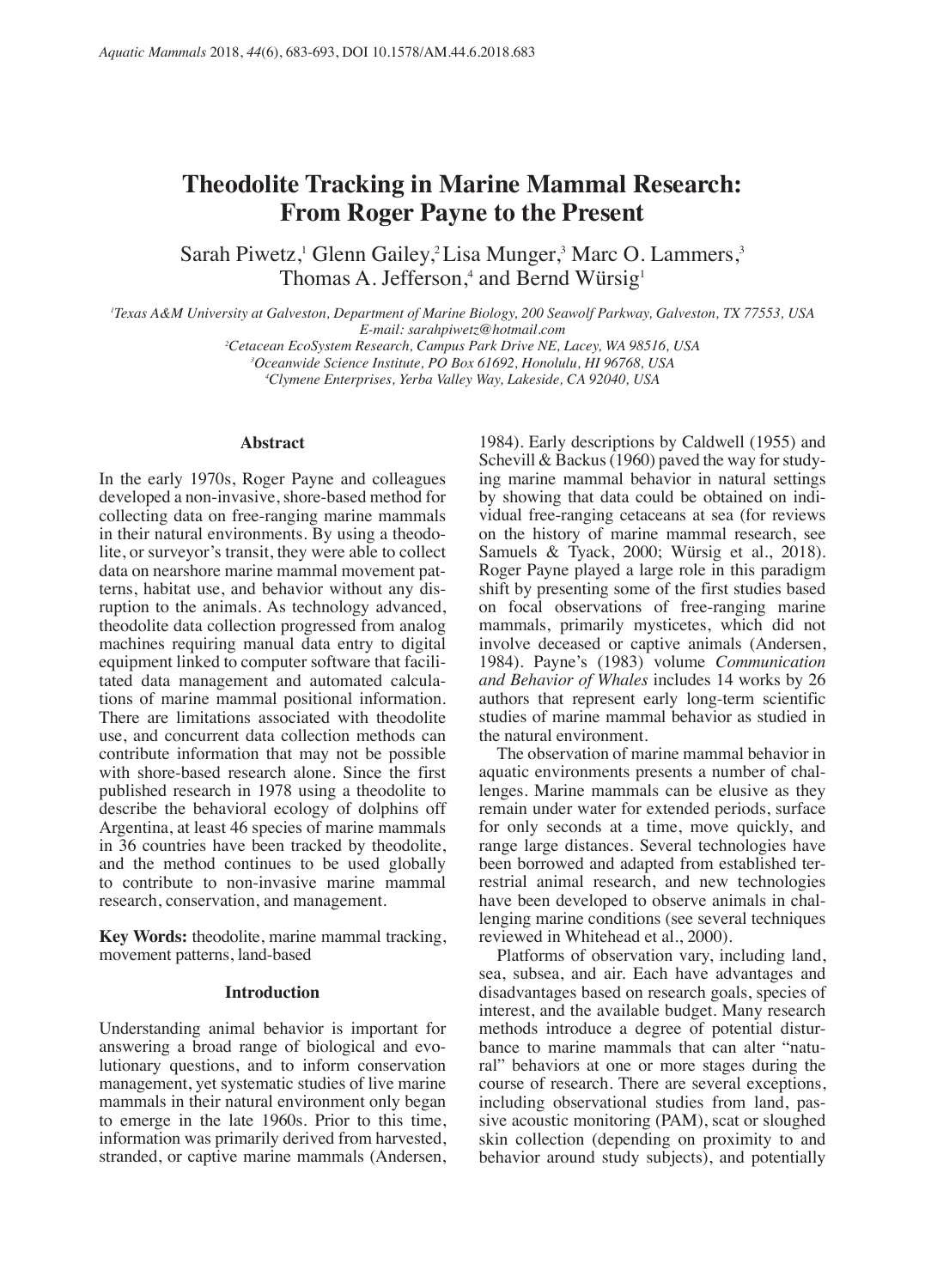drones (depending on distance from study sub-<br>
iects). These benign approaches are especially<br>
With known station parameters, including geo-

have been adapted to study marine mammals (e.g., cetaceans, sirenians, pinnipeds, sea otters, mation equations (Lerczak & Hobbs, 1998). Once and polar bears) at sea and in a non-invasive multiple positions are obtained, movement param-<br>manner. Operated from land or ice, the theodolite eters (e.g., speed of movement, heading, bearing manner. Operated from land or ice, the theodolite enables collection of precise locations of nearby change, and linearity of movement) and distances marine mammals at the surface of the water. It is between objects (e.g., between individual animals, a powerful tool for documenting surface move-<br>animal and vessel/sound source, and/or animal and and wessel/sound source, ments within relatively small spatial scales and PAM device) can be calculated. During analyses, to collect data on sources of potential disturbance marine mammal positions can also be overlaid on<br>in the vicinity, such as maritime vessels, simul-<br>ther geographical layers, such as bathymetric feataneous to animal and group position, behavior, tures or salinity gradients, to better understand habiand movement data. The resourceful idea to adapt tat use of the near-shore area. Given ever-increasing surveying techniques to study marine mammals human-related activity along coastal regions, such surveying techniques to study marine mammals human-related activity along coastal regions, such from shore was first introduced by Roger Payne in information is critical for making informed marine 1972, and the theodolite quickly became the pre- mammal management decisions. ferred method for recording precise geographic positions of cetaceans that occurred near the coast **Theodolite Use in Marine Mammal Research** (Samuels & Tyack, 2000). Herein, we give a brief description of the modern digital theodolite, a his- While Roger Payne had the idea of using a theodotory of its application in marine mammal research, lite for tracking marine mammals, the first published software systems developed to facilitate theodo-<br>
lite data collection, and analytical considerations. & Würsig (1979, 1980); these works described lite data collection, and analytical considerations. We also present the results of a literature review common bottlenose dolphin (*Tursiops trunca*and Web-based survey relating to theodolite use in *tus*) and dusky dolphin (*Lagenorhynchus obscu-*

signed for engineering applications that mea-<br>sures gravity-referenced vertical angles relative in Rugh & Cubbage (1980). Clark & Clark (1980) sures gravity-referenced vertical angles relative to the zenith (i.e., the position directly above the described southern right whale (*Eubalaena austra*theodolite) and horizontal angles relative to a stable *lis*) responses to sound playback experiments using object of known location and bearing from the theodolite tracking, photo-identification, and acous-<br>theodolite. Modern theodolites have a high degree tic methods. Tyack (1981) described interactions of accuracy, within 1 to 5 s of arc. In an engineering between singing humpback whales (*Megaptera*  an instrument with  $5$  s precision is equivalent to placing the theodolite crosshairs within 2.5 mm of provided the foundation for theodolite use in marine the desired target position (Stibor, 2013). Precision mammal research, showing that accurate locations the desired target position (Stibor, 2013). Precision is reduced when the target is at greater distance or of odontocetes and mysticetes could be obtained to is moving, environmental factors interfere (e.g., fog investigate a variety of questions related to behavior, or heat haze), or if human error occurs. Theodolites movement patterns, and responses to human activhave a monocular eyepiece with a fixed magnifi- ity without additional disturbance. Nearly 50 years cation, typically 30x, which gives the operator an later, the theodolite continues to be used worldwide enhanced view of distant objects. The monocular to study marine mammal behavior and movement has a central crosshair with reticles and swivels patterns that contribute to our understanding of their along the vertical axis, while the base of the theodo- natural history, conservation, and management. lite swivels along the horizontal axis to precisely In addition to published research that incor- "target" an object. In marine mammal research, porates theodolite tracking as a means to study when looking through the eyepiece, the crosshair is marine mammals, several papers have been pub-<br>positioned on an object (e.g., animal or vessel) at the lished on techniques for using theodolites and for

With known station parameters, including geoattractive in behavioral work because they do not graphic position and elevation above mean low sea alter animal behavior as, for example, close boat level, tide height to correct for that elevation minute approaches may (Kruse, 1991). by minute, and the horizontal reference azimuth, Land survey theodolites (surveyor's transits) angles can be used to calculate the geographic loca-<br>ve been adapted to study marine mammals tion of objects on the water using distance approxianimal and vessel/sound source, and/or animal and other geographical layers, such as bathymetric feainformation is critical for making informed marine

rus) behavioral ecology off Argentina. Braham et al. (1978) produced a preliminary report for the **Theodolite Description National Marine Fisheries Service (NMFS)** using theodolite tracking techniques to study bowhead A transit theodolite is a precision instrument de-<br>signed for engineering applications that mea-<br>mination near Barrow, Alaska, with a full account tic methods. Tyack (1981) described interactions novaeangliae) in Hawaii using theodolite and boat-<br>based methods concurrently. These initial studies movement patterns, and responses to human activpatterns that contribute to our understanding of their

lished on techniques for using theodolites and for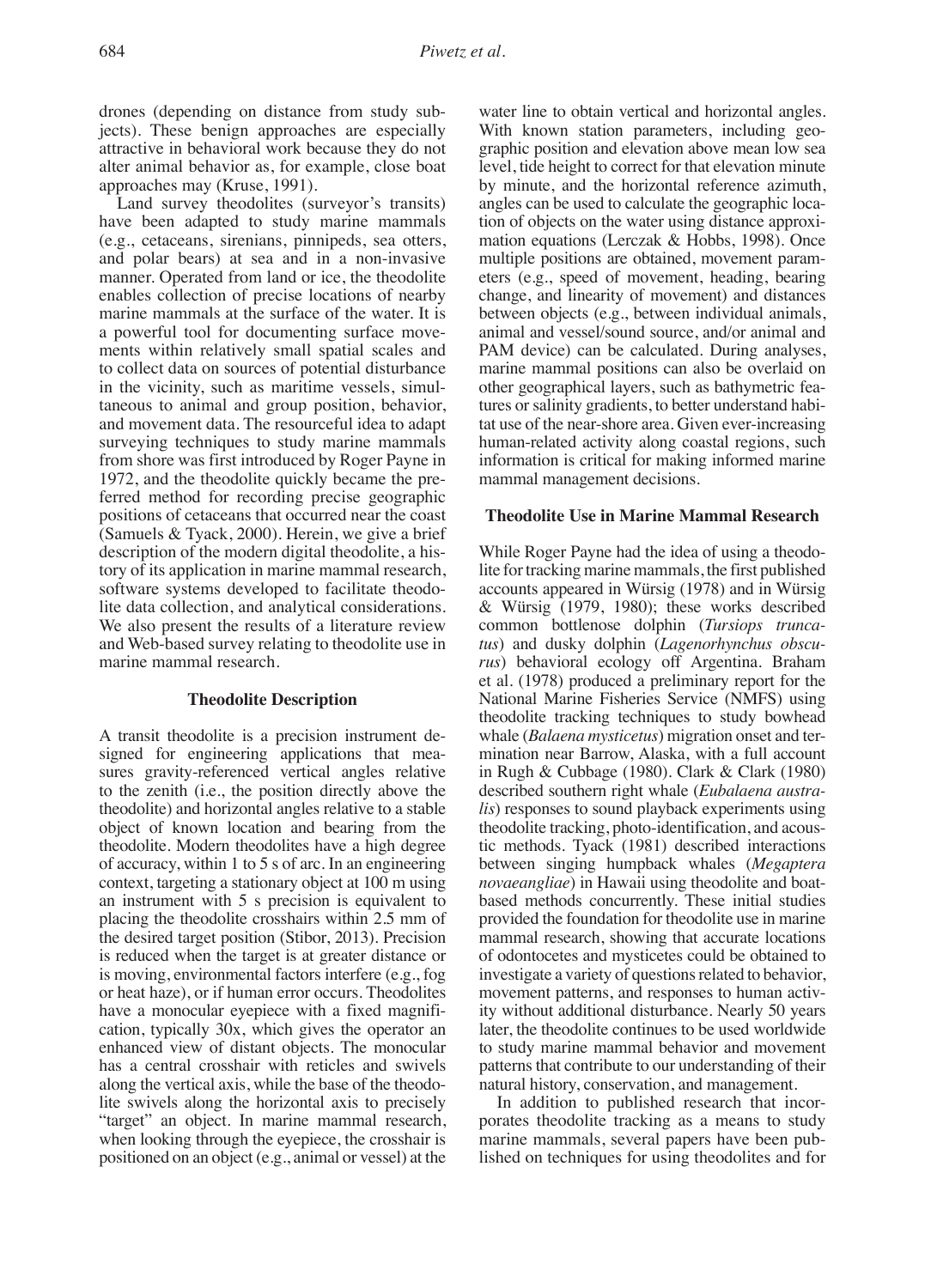example, Mayo & Goodson (1993) presented a parison of the five programs listed above). In 2016, practical guide at the European Cetacean Society HDR, Inc. began field testing *Cetacean Observation* conference describing the use of surveying instru- *and Marine Protected Animal Survey Software*  ments to collect positional data of cetaceans from (*COMPASS*; Richlen et al., 2018) developed for land. Sagnol et al. (2014) presented a regression-<br>based correction to improve the accuracy of posi-<br>collection platforms, including land-based theodobased correction to improve the accuracy of position information collected along the vertical axis lite tracking. *COMPASS* integrates mobile and Web when tracking animals at increasing distances technologies across multiple platforms (e.g., land, from shore. Theodolites have also been used in boat, and plane) and was designed to streamline marine mammal research as a form of Quality and standardize data collection and management to Assurance and Control (QA/QC) to evaluate meet U.S. Navy Marine Species Monitoring (MSM) observer distance estimation reliability and con-<br>standards. This software is not widely available to sistency (Lusseau et al., 2009). the public. The latest program to emerge for large-

lect, calculate, and transfer data to external storage devices. At the time, data collection involved labo-<br>
ity to collect and manage large datasets efficiently<br>
rious efforts to record angles manually or by voice and to process and display results. rious efforts to record angles manually or by voice recorder and later transcription into a useable format for data analysis. Researchers were also **Analytical Considerations** tasked with calculating Cartesian (x-y) coordinates and/or geographic positions *post hoc* based on Theodolite data can be used to determine an animal's theodolite angle readings and station parameters. swimming speed, distance traveled, linearity, direc-<br>In 1976, Jan Wolitzky developed the first computer tion of movement, distance from an object or shore, In 1976, Jan Wolitzky developed the first computer program to automate these calculations for posi- and the orientation of animals to each other. Although tions of objects on a curved Earth (for a detailed theodolites have been useful instruments to obtain description, see Würsig, 1978). Years later, Frank marine mammal spatio-temporal data, they present description, see Würsig, 1978). Years later, Frank marine mammal spatio-temporal data, they present Cipriano (1990) developed T-Trak (a theodolite- a number of analytical challenges. Movement data tracking data analysis program) to analyze data are often defined and sampled by some unit of space<br>collected on dusky dolphins off New Zealand. or time to minimize issues with oversampling/undercollected on dusky dolphins off New Zealand. or time to minimize issues with oversampling/under-<br>This program had the added benefit of digitally sampling (Turchin, 1998). For some marine mam-This program had the added benefit of digitally storing data from an electronic theodolite in real mals, such as large dolphin groups (wherein at least time and then sorting, recalculating, and exporting one individual is likely up at the surface at any given text files *post hoc* (Gailey, 2001). time), this can be done by recording a position at a

ing devices (e.g., field computer) became possible, enabling researchers to collect more data in less time points. For example, large whales can be tracked at while eliminating the risk of transcription errors. the surface for a few minutes with 20 s blow intervals. while eliminating the risk of transcription errors. Computer programs allowed researchers to record but tracking ceases during extended periods when positional and other information on moving targets. whales are submerged. Resampling regimes are typi-<br>For example, *Aardvark*, developed by Harold Mills cally employed based on evaluation of the spatioin the 1990s, enables a direct theodolite–computer temporal autocorrelation in the movement data to interface and was first used with humpback whales mediate uneven sampling points. Without this, data<br>off Hawaii (Frankel & Clark, 1998). Pythagoras, are biased toward the surface period since more off Hawaii (Frankel & Clark, 1998). Pythagoras, developed in 2000 by Gailey & Ortega-Ortiz (2002), points are obtained. For most marine mammals, can record additional variables (e.g., behavioral data) behavior at the surface is different compared to dive<br>and includes real-time calculations and trackline behavior, which limits extrapolation and interpretaand includes real-time calculations and trackline behavior, which limits extrapolation and interpreta-<br>display. Also in 2000, Cyclops Tracker, now called tion. Another challenge is that the tracking data usu-*VADAR* (*Visual Detection and Ranging at sea*), ally vary in temporal duration, so the value for linearoffers real-time calculations and trackline display ity of movement, for example, would be different if (Kniest et al., 2000). Pythagoras and VADAR were the observer tracked an animal for 10 min compared (Kniest et al., 2000). *Pythagoras* and *VADAR* were the first systems to incorporate emerging geographic the first systems to incorporate emerging geographic to 1 h. One approach is to bin movement data into information system (GIS) techniques (see Gailey  $\&$  defined periods (e.g., 10 min of observation), but

improving the accuracy of positional data. For Ortega-Ortiz, 2002, for a full description and com-<br>example, Mayo & Goodson (1993) presented a parison of the five programs listed above). In 2016, practical guide at the European Cetacean Society HDR, Inc. began field testing *Cetacean Observation*  boat, and plane) and was designed to streamline standards. This software is not widely available to scale use is *Mysticetus*, developed by Entiat River **Computer-Based Programs** Technologies (Steckler, 2011), which merges GIS, infra-red (IR) cameras, and cloud storage involving The first theodolites used in marine mammal multiple sampling methods. These programs have tracking were analog and lacked the means to col- made important contributions to the study of marine made important contributions to the study of marine mammals by providing researchers with the capac-

a number of analytical challenges. Movement data one individual is likely up at the surface at any given As modern electronic theodolites were employed, defined period of time (e.g., every 60 s). However, data collection and direct digital transfer to record-<br>for individuals or groups that dive out of sight, it for individuals or groups that dive out of sight, it is impossible to obtain equal space/time sampling cally employed based on evaluation of the spatiotion. Another challenge is that the tracking data usudefined periods (e.g., 10 min of observation), but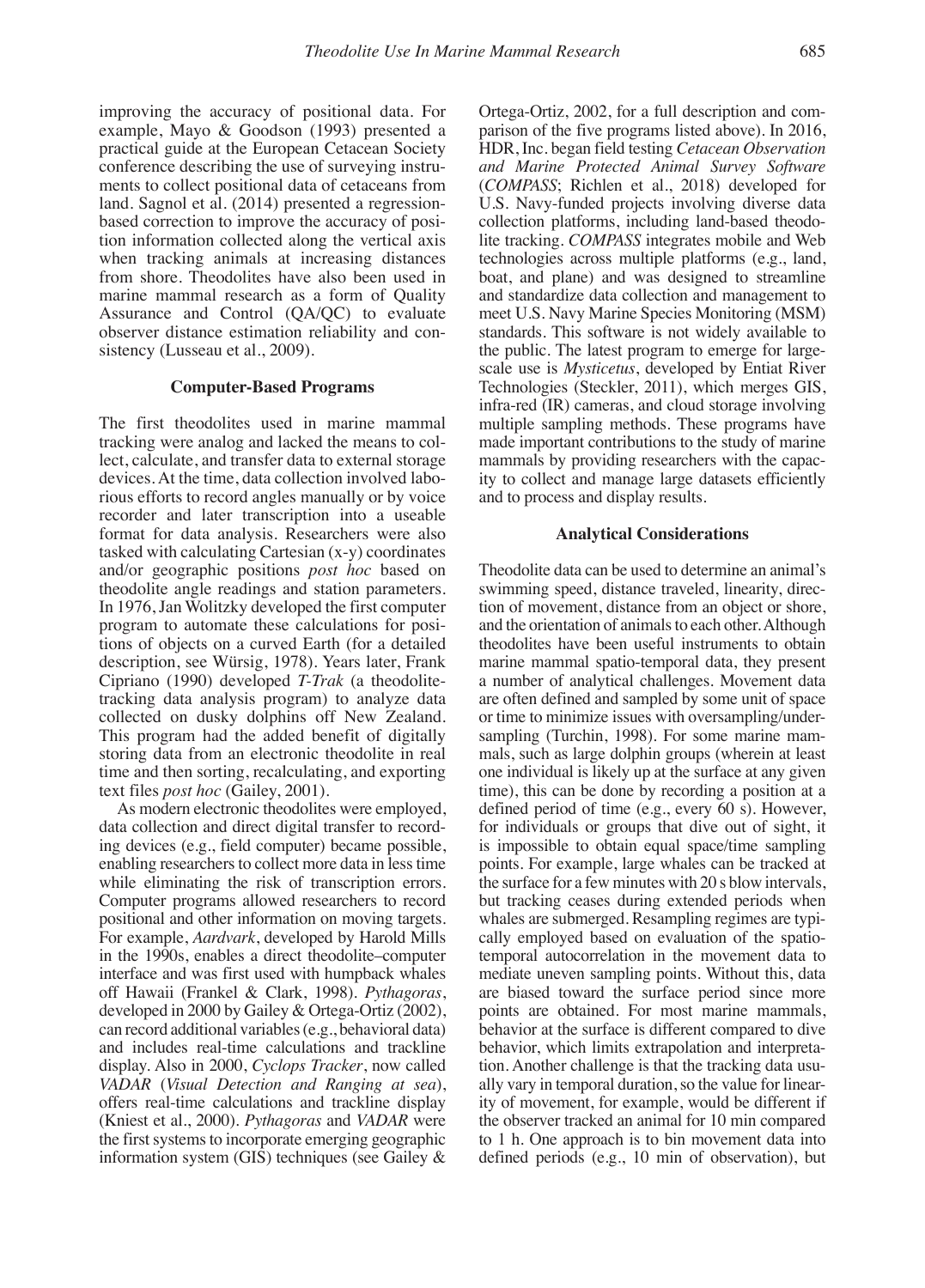this can lead to pseudo-replication (Hurlbert, 1984) have shown that at least  $\sim$  50 tracks would be needed of sampling units based on the individual, track, or to detect a large change (50%) in the animal's of sampling units based on the individual, track, or to detect a large change (50%) in the animal's behavioral state of the animal. Weighting the obser-<br>movement pattern, while  $\sim$ 1,000 tracks would be vation period to the track/individual has been used required to detect more subtle (10%) changes in the to minimize analytical pseudo-replication. However, animal's behavior (Gailey et al., 2016). Therefore, to minimize analytical pseudo-replication. However, individual pseudo-replication or individual move-<br>ment heterogeneity is often unknown in theodolite sure to an activity occurs over a relatively short studies since identification of the individual in a time (months). Obtaining baseline, undisturbed

Although movement patterns derived from theodolite data assume the animal has travelled in anthropogenic exposures. a straight line, other research methods for tracking marine mammal movement may also assume **Tracking Data and Accuracy** straight line movement. For example, positions of satellite-monitored marine mammals are effectively<br>transmitted only when an animal surfaces and the mammal positional information collected using a transmitting antenna is exposed above sea water. theodolite, including observer experience, height of Furthermore, satellite systems such as Argos are theodolite above sea level, and environmental con-<br>associated with errors that result in inaccurate posi-<br>ditions. Observer experience is an important factor associated with errors that result in inaccurate posi-<br>tions. Observer experience is an important factor<br>tions from several meters to 1 km (Vincent et al., as it takes substantial practice to track individuals/ 2002). This type of tracking may be preferred for groups of marine mammals, particularly for animals broad, long-range movements, but does not offer that surface for only seconds to breathe. Such rapid the fine-scale position information and concomitant determination of an animal's or group's location, and visual observations that are possible with theodolite the ability to quickly maneuver theodolite crosshairs tracking. Accelerometer and magnetometer tags, to the correct position, can introduce a considerable such as DTAGS, can provide high-resolution infor-<br>movement of error into the position estimation and<br>mation when the animal is submerged that is lack-<br>movement variables derived from them. Study site mation when the animal is submerged that is lack-<br>ing with theodolite tracking, but they often require selection is important and should be relatively close ing with theodolite tracking, but they often require frequent position updates due to errors associated to the water, at a suitable height above sea level, with changes in environmental features such as with an unobstructed view, and in an area where ani-<br>pressure and temperature (Johnson & Tyack, 2003). The mals move relatively close to shore  $(< 10 \text{ km from})$ pressure and temperature (Johnson & Tyack, 2003).<br>Theodolite tracking of marine mammals pro-

vides information on habitat associations and species). A general rule of thumb for station height anthropogenic interactions such as ecotourism, is between 20 m (e.g., when tracking dolphins up anthropogenic interactions such as ecotourism, is between 20 m (e.g., when tracking dolphins up marine construction, pile driving, dredging, and to 5 km away; Würsig et al., 1991) and 45 m above seismic surveys. Animal movements can indicate an mean low sea level. Tracking animals from very low aversive response, although other factors can affect or high elevations can introduce errors associated aversive response, although other factors can affect movement, including behavioral state, prey avail-<br>with the curvature of the Earth. Coastal cliffs, hills, ability, sex, age, reproductive status, sensitization/ or sand dunes with established flora can present a habituation, and environment (e.g., sea state, tide, and a matural area with optimal elevation and distance habituation, and environment (e.g., sea state, tide, water temp, and water depth), and should be considered to ensure natural variation in behavior is lack naturally elevated landscapes, thus requiring not masking the effects of anthropogenic exposure. creative solutions when establishing a study site. not masking the effects of anthropogenic exposure. creative solutions when establishing a study site.<br>Given the number of potential variables that can Researchers use rooftops and balconies of hotels Given the number of potential variables that can influence animal movements, multivariate analyses and airport buildings, lighthouses, historic fortifica-<br>are typically conducted to assess individual and/or tions, and grounded oil rigs (semi-submersible oil population-level changes in behavior relative to rigs tend to move with swell, even in calm condi-

statistical power to understand movement patterns observation height (Figure 1). Gailey et al. (2016) than other tracking applications such as biotelem-<br>etry. Tagging studies often yield data on a few indi-<br>pendent stable central structures on which only theetry. Tagging studies often yield data on a few individuals due to the expense and logistical challenge of tagging marine mammals, whereas theodolite stud- freely on the unattached towers without introducing ies can acquire data on multiple individuals/groups errors (Figure 1). Since theodolites are gravity ref-<br>at the same time and can obtain sample sizes in the erenced, it is critical that they remain balanced and at the same time and can obtain sample sizes in the erenced, it is critical that they remain balanced and hundreds. Power analyses on movement parame-<br>calibrated so that errors are not introduced into the hundreds. Power analyses on movement parame-<br>ters of western gray whales (*Eschrichtius robustus*) position data. ters of western gray whales (*Eschrichtius robustus*)

movement pattern, while  $\sim$ 1,000 tracks would be sure to an activity occurs over a relatively short group is not normally possible.<br>Although movement patterns derived from mals behave relative to different environmental/

mammal positional information collected using a as it takes substantial practice to track individuals/ the ability to quickly maneuver theodolite crosshairs theodolite, depending on site elevation and study to 5 km away; Würsig et al., 1991) and 45 m above to shore. Still, many seaside and river bank areas tions, and grounded oil rigs (semi-submersible oil natural and human-generated disturbances. tions; Goodson & Sturtivant, 1996); and they have<br>Theodolite tracking studies tend to have more built independent elevated structures to increase built independent elevated structures to increase odolites were placed, where observers could move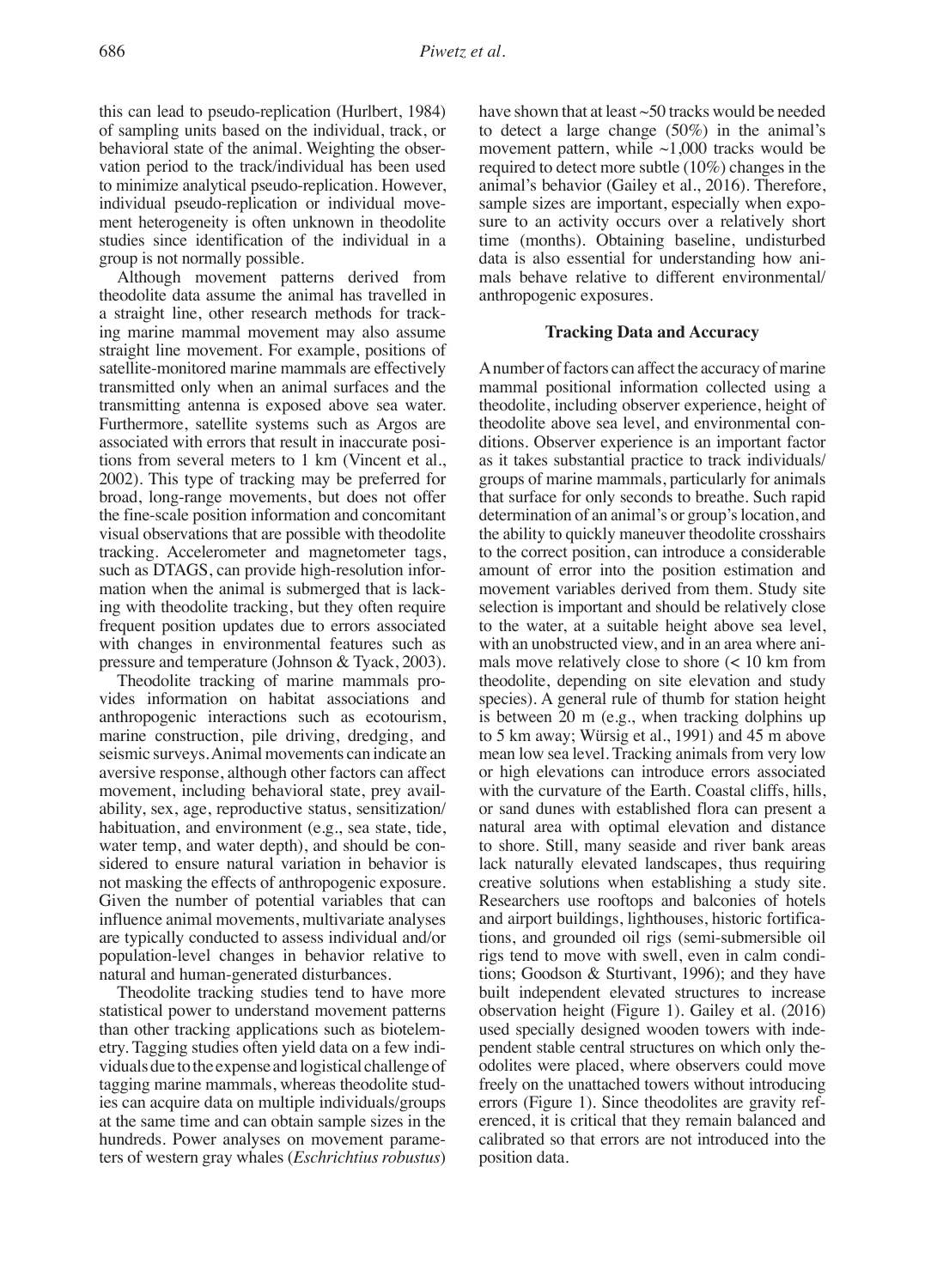by laser range finder) and acute angle (i.e., verti-<br>cal angle; acquired by the theodolite eyepiece), tion is the deviation of light waves due to air have been described to increase position data accu-<br>
racy (Bailey & Lusseau, 2004; Frankel et al., 2009). 
theodolite studies using binoculars and video

mals are visible, and when wind-driven waves

In addition to having relatively high elevation are generally less than Beaufort sea state 5.<br>near shore, an accurate station height must be Researchers may compensate for some of these near shore, an accurate station height must be<br>
Researchers may compensate for some of these<br>
known to within approximately  $\pm 10$  cm, which<br>
limitations by incorporating alternative methlimitations by incorporating alternative methrequires initial careful surveying of the site (Würsig ods concurrently such as PAM and/or nighttime et al., 1991). Total stations are digital theodolites viewing using infrared scopes. Environmental et al., 1991). Total stations are digital theodolites viewing using infrared scopes. Environmental with onboard computers that use data from addi- conditions such as heat haze, sun glare, sea with onboard computers that use data from addi-<br>tional instruments, such as laser range finders, to swell, and atmospheric refraction can affect the swell, and atmospheric refraction can affect the measure line-of-sight distance that can be used to accuracy of positional information. Heat haze, calculate accurate station height. Considering a created by a variation in temperature between calculate accurate station height. Considering a created by a variation in temperature between right-angled triangle, with a known line-of-sight the sea surface and air, produces a blurred, shimthe sea surface and air, produces a blurred, shimdistance to the waterline (i.e., hypotenuse; acquired mering effect that is exaggerated when viewed cal angle; acquired by the theodolite eyepiece), tion is the deviation of light waves due to air the platform elevation above mean low sea level density variation and distorts images of distant density variation and distorts images of distant can be determined using basic trigonometry and objects, creating a mirage effect that stretches tide height at the time of measurement. Alternative and compresses images. These blurring and approaches for calculating station height using a distortion effects reduce the ability to focus the standard theodolite without a laser range finder theodolite crosshairs accurately and precisely have been described to increase position data accu- on the focal animal at the water surface. Nontheodolite studies using binoculars and video The accuracy of positional information is also have integrated a correction for refraction error affected by a number of environmental condi-<br>based on air temperature and barometric presaffected by a number of environmental condi-<br>tions. Theodolite tracking is possible during day-<br>sure collected in situ, which might be considered tions. Theodolite tracking is possible during day-<br>light hours without fog obstruction, when ani-<br>for data collected by theodolite (Gordon, 2001; for data collected by theodolite (Gordon, 2001;<br>Kinzey & Gerrodette, 2003).



**Figure 1.** Examples of diversity in theodolite station platforms: *Top left:* Bernd Würsig and Texas A&M University graduate students tracking common bottlenose dolphins (*Tursiops truncatus*) off Galveston, Texas, in the 1990s from a hotel rooftop (32 m). *Top right:* Olga Sychenko tracking western gray whales (*Eschrichtius robustus*) off Sakhalin Island, Russia, in 2010 from a specially constructed platform (8 m). *Bottom:* Mott MacDonald field team members tracking Indo-Pacific humpback dolphins (*Sousa chinensis*) off Hong Kong in 2015 from a naturally elevated landscape (51 m). Photos courtesy of Bernd Würsig, Glenn Gailey, and Heidi Yu, respectively, with permission.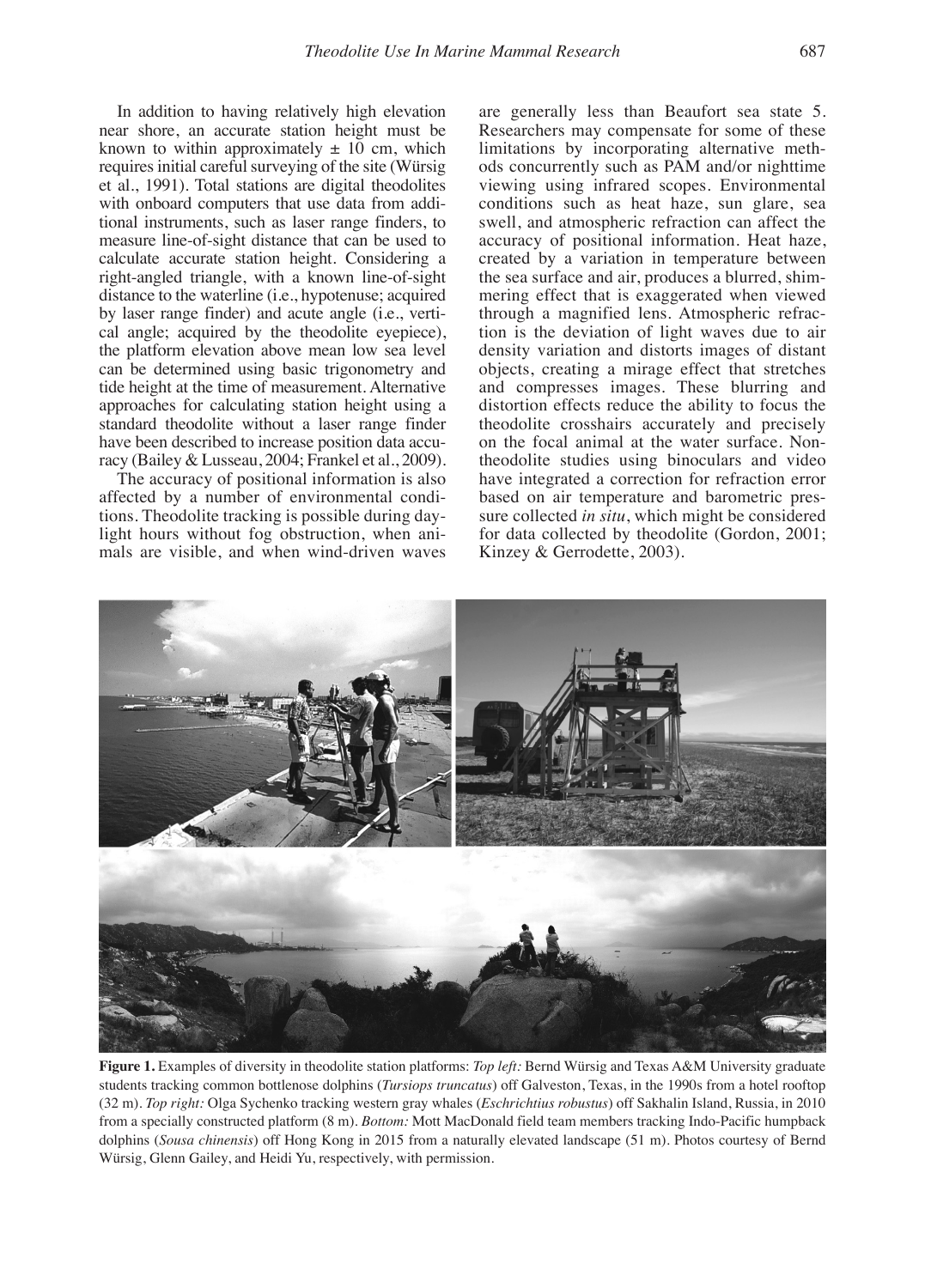platform, data collection occurs from a fixed posi-<br>
is earch and survey was to collect as much infor-<br>
ion. Theodolite tracking is possible if animals<br>
intion as possible, it is unlikely that all records tion. Theodolite tracking is possible if animals mation as possible, it is unlikely that all records reliably occur in a nearshore area (e.g., seasonal of theodolite use in marine mammal research reliably occur in a nearshore area (e.g., seasonal foraging grounds). However, many species have large ranges that are difficult to monitor from a were identified and reviewed, and 97 anonymous single location. Researchers interested in tracking respondents participated in the survey. Results single location. Researchers interested in tracking respondents participated in the survey. Results longer range movements along a shoreline have from the literature review and survey responses used multiple contiguous tracking sites with over- are presented in the following four sections. lapping fields of view such that a moving focal individual can be "transferred" from one site to the *Worldwide Distribution* next. For example, Gailey et al. (2016) used mul- Since the early 1970s, projects using theodolites tiple theodolite teams in one of the most complex to study marine mammals continue to develop mitigation and monitoring plans developed for around the globe. Based on combined data from mitigation and monitoring plans developed for around the globe. Based on combined data from marine mammals, which required real-time track-<br>the literature search and survey, theodolite trackmarine mammals, which required real-time tracking of western gray whales along approximately ing of marine mammals has been conducted on six<br>20 km of coastline. This approach is limited if continents in 36 countries (Figure 2). 20 km of coastline. This approach is limited if animals move too far offshore. Sighting bias may also result when documenting social behavioral *Marine Mammal Species* states from an elevated fixed position. Although behavior can be observed with a theodolite, subtle behavior can be observed with a theodolite, subtle lite, from blue whales (*Balaenoptera musculus*) to behaviors that are difficult to see from a distance sea otters (*Enhydra lutris*). Based on our literature may be missed (e.g., intromission and/or conspe-<br>cifics rubbing pectoral flippers); for these behav-<br>mals (i.e., cetaceans, pinnipeds, sirenians, and cifics rubbing pectoral flippers); for these behav- mals (i.e., cetaceans, pinnipeds, sirenians, and iors, boats, circling aircraft, or UAVs may be more mustelids) from 14 f<br>appropriate. Theodolite studies tend to be limited theodolite (Table 1). appropriate. Theodolite studies tend to be limited in their ability to identify individuals or address individual heterogeneity in movement patterns *Data Distribution* based on factors such as sex, age, and reproductive Based on survey responses, results from marine status. Concurrent data collection by other meth-<br>mammal theodolite tracking research were dissemstatus. Concurrent data collection by other meth-<br>ods (e.g., boat-based photo-identification or drone video recording) can complement theodolite tracking by contributing information on reliably recog-<br>
ment/industry reports (Figure 3). Dissemination<br>
inizable individuals that may not be distinguished also included book chapters, popular articles, and from shore (e.g., Best et al., 1995; Barendse et al., 2010). demia and government alone. Marine mammal

For a better understanding of how the theodolite from shore. After initial equipment purchase, the has contributed to marine mammal science, a lit-<br>has contributed to marine mammal science, a lit-<br>only routine costs are sm has contributed to marine mammal science, a lit-<br>erature search was conducted and a Web-based \$150 USD, and are associated with annual or semisurvey was distributed through the MARMAM annual professional calibration and cleaning of the (Marine Mammals Research and Conservation theodolite. In many cases, equipment can be bor-Discussion) list-service, which has a wide membership of marine mammal researchers, students, and resource managers. The following informa-<br>
ion relating to marine mammal theodolite track-<br>
Based on our survey and literature search, 69 and tion relating to marine mammal theodolite tracking was extracted from the literature and requested 60%, respectively, of projects involved multiple<br>on the survey (see Supplemental Appendix 1 overlapping research platforms to study marine on the survey (see Supplemental Appendix 1 overlapping research platforms to study marine<br>for full survey questions): location (i.e., coun-<br>mammals. For both search methods, acoustic and for full survey questions): location (i.e., country and state/province/region/prefecture) where boat-based approaches were most commonly theodolite tracking was conducted, species focus, incorporated with theodolite tracking (Figure 4). A data distribution outlets, and concurrent research number of research approaches may be integrated to data distribution outlets, and concurrent research number of research approaches may be integrated to methods (Supplemental Appendices 1 and 2 are fully investigate questions of interest—for example, methods (Supplemental Appendices 1 and 2 are fully investigate questions of interest—for example, available on the *Aquatic Mammals* website: passive acoustic recordings complement theodolite

**Limitations** https://www.aquaticmammalsjournal.org/index. php?option=com\_content&view=article&id=10 As a land-based technique that requires a stable &Itemid=147). Although the goal of the literature were obtained. One-hundred and fourteen papers from the literature review and survey responses

sea otters (*Enhydra lutris*). Based on our literature

inated via primarily peer-review journals, graduate-<br>level theses, conference proceedings, and governalso included book chapters, popular articles, and<br>websites which reach a broader audience than acatheodolite tracking is accessible to diverse groups, **Information Gathering** in part because of the low cost involved and the lack of permits required to study marine mammals \$150 USD, and are associated with annual or semitheodolite. In many cases, equipment can be bor-<br>rowed or rented at a lower cost than if purchased.

passive acoustic recordings complement theodolite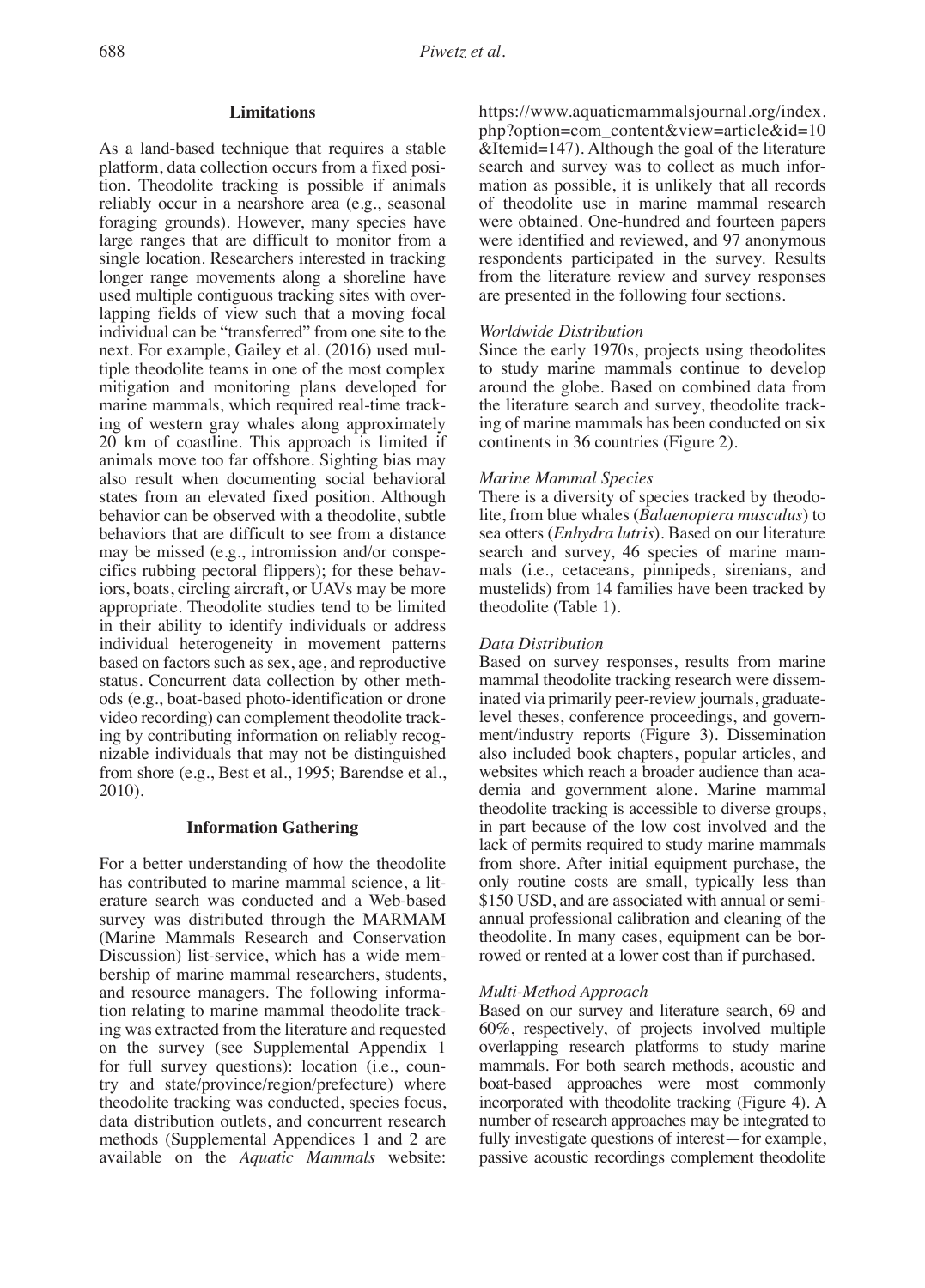

Figure 2. World map highlighting countries (dark gray shading) where marine mammals have been tracked by theodolite based on literature search and survey. Mapping source: https://www.amcharts.com/visited\_countries/#



**Figure 3.** Outlets for research involving theodolite tracking of marine mammals based on survey results

shed light on vocalization context. With appropriate

tracking by recording vocalizations of dolphins in spatial sampling, this overlap of methods may also conjunction with behavioral observations that can be used to estimate a detection function, enabling be used to estimate a detection function, enabling data to be translated into a local population density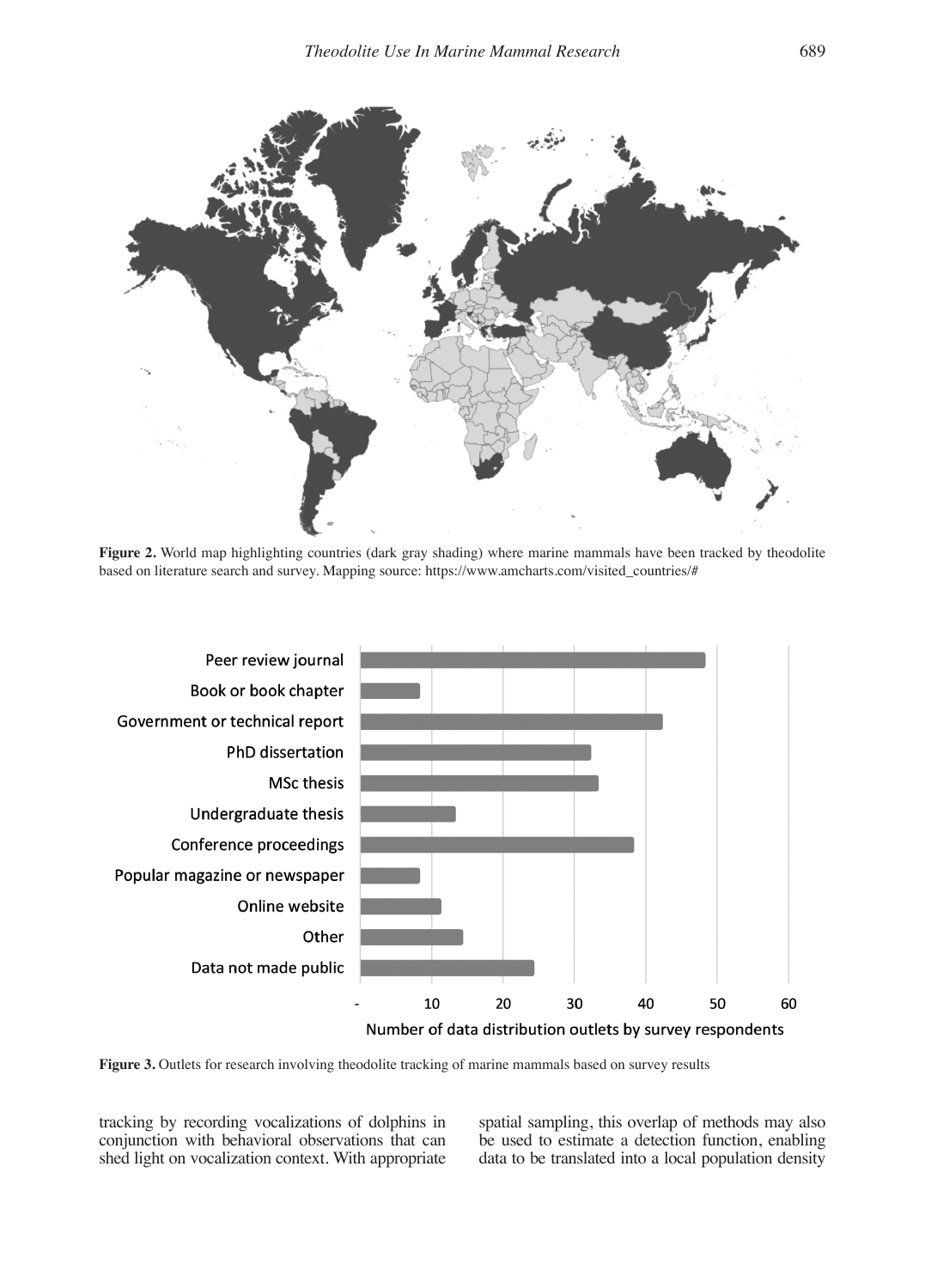| Family          | Genus species*             | Common name                     | Reference source |
|-----------------|----------------------------|---------------------------------|------------------|
| Otariidae       | Eumetopias jubatus         | Steller sea lion                | b                |
| Phocidae        | Halichoerus grypus         | Grey seal                       | a, b             |
|                 | Phoca vitulina             | Harbor seal                     | a, b             |
| Mustelidae      | Enhydra lutris             | Sea otter                       | b                |
| Balaenidae      | Eubalaena glacialis        | North Atlantic right whale      | $\mathbf b$      |
|                 | Eubalaena australis        | Southern right whale            | a, b             |
|                 | Balaena mysticetus         | Bowhead whale                   | a, b             |
| Eschrichtiidae  | Eschrichtius robustus      | Gray whale                      | a, b             |
| Balaenopteridae | Megaptera novaeangliae     | Humpback whale                  | a, b             |
|                 | Balaenoptera acutorostrata | Minke whale                     | a, b             |
|                 | Balaenoptera edeni         | Bryde's whale                   | b                |
|                 | Balaenoptera physalus      | Fin whale                       | a, b             |
|                 | Balaenoptera musculus      | Blue whale                      | b                |
| Physeteridae    | Physeter macrocephalus     | Sperm whale                     | a, b             |
| Ziphiidae       | Mesoplodon densirostris    | Blainville's beaked whale       | b                |
| Platanistidae   | Platanista gangetica       | South Asian river dolphin       | a                |
| Iniidae         | Inia geoffrensis           | Amazon river dolphin            | $\mathbf b$      |
| Monodontidae    | Delphinapterus leucas      | Beluga whale                    | a, b             |
| Delphinidae     | Cephalorhynchus eutropia   | Chilean dolphin                 | a, b             |
|                 | Cephalorhynchus hectori    | Hector's dolphin                | a, b             |
|                 | Steno bredanensis          | Rough-toothed dolphin           | b                |
|                 | Sousa chinensis            | Indo-Pacific humpback dolphin   | a, b             |
|                 | Sousa plumbea              | Indian Ocean humpback dolphin   | b                |
|                 | Sotalia guianensis         | Guiana dolphin                  | b                |
|                 | Tursiops truncatus         | Common bottlenose dolphin       | a, b             |
|                 | Tursiops aduncus           | Indo-Pacific bottlenose dolphin | a, b             |
|                 | Stenella attenuata         | Pantropical spotted dolphin     | b                |
|                 | Stenella frontalis         | Atlantic spotted dolphin        | $\mathbf b$      |
|                 | Stenella longirostris      | Spinner dolphin                 | a, b             |
|                 | Stenella coeruleoalba      | Striped dolphin                 | $\mathbf b$      |
|                 | Delphinus delphis          | Common dolphin                  | a, b             |
|                 | Lagenorhynchus acutus      | Atlantic white-sided dolphin    | b                |
|                 | Lagenorhynchus obliquidens | Pacific white-sided dolphin     | a, b             |
|                 | Lagenorhynchus obscurus    | Dusky dolphin                   | a, b             |
|                 | Lagenorhynchus australis   | Peale's dolphin                 | b                |
|                 | Grampus griseus            | Risso's dolphin                 | a, b             |
|                 | Peponocephala electra      | Melon-headed whale              | b                |
|                 | Pseudorca crassidens       | False killer whale              | a                |
|                 | Orcinus orca               | Killer whale                    | a, b             |
|                 | Globicephala macrorhynchus | Short-finned pilot whale        | b                |
| Phocoenidae     | Neophocaena phocaenoides   | Indo-Pacific finless porpoise   | b                |
|                 | Phocoena phocoena          | Harbor porpoise                 | a, b             |
|                 | Phocoena spinipinnis       | Burmeister's porpoise           | b                |
|                 | Phocoenoides dalli         | Dall's porpoise                 | a, b             |
| Trichechidae    | Trichechus inunguis        | Amazon manatee                  | a                |

**Table 1.** List of marine mammal species that have been tracked by theodolite. "a" indicates data obtained from the literature search; "b" indicates data collected from the survey. See Supplemental Appendix 2 for associated references.

\*There is one report obtained by survey of tracking a basking shark (*Cetorhinus maximus*) with a theodolite, showing potential for this method with aquatic taxa outside of mammals.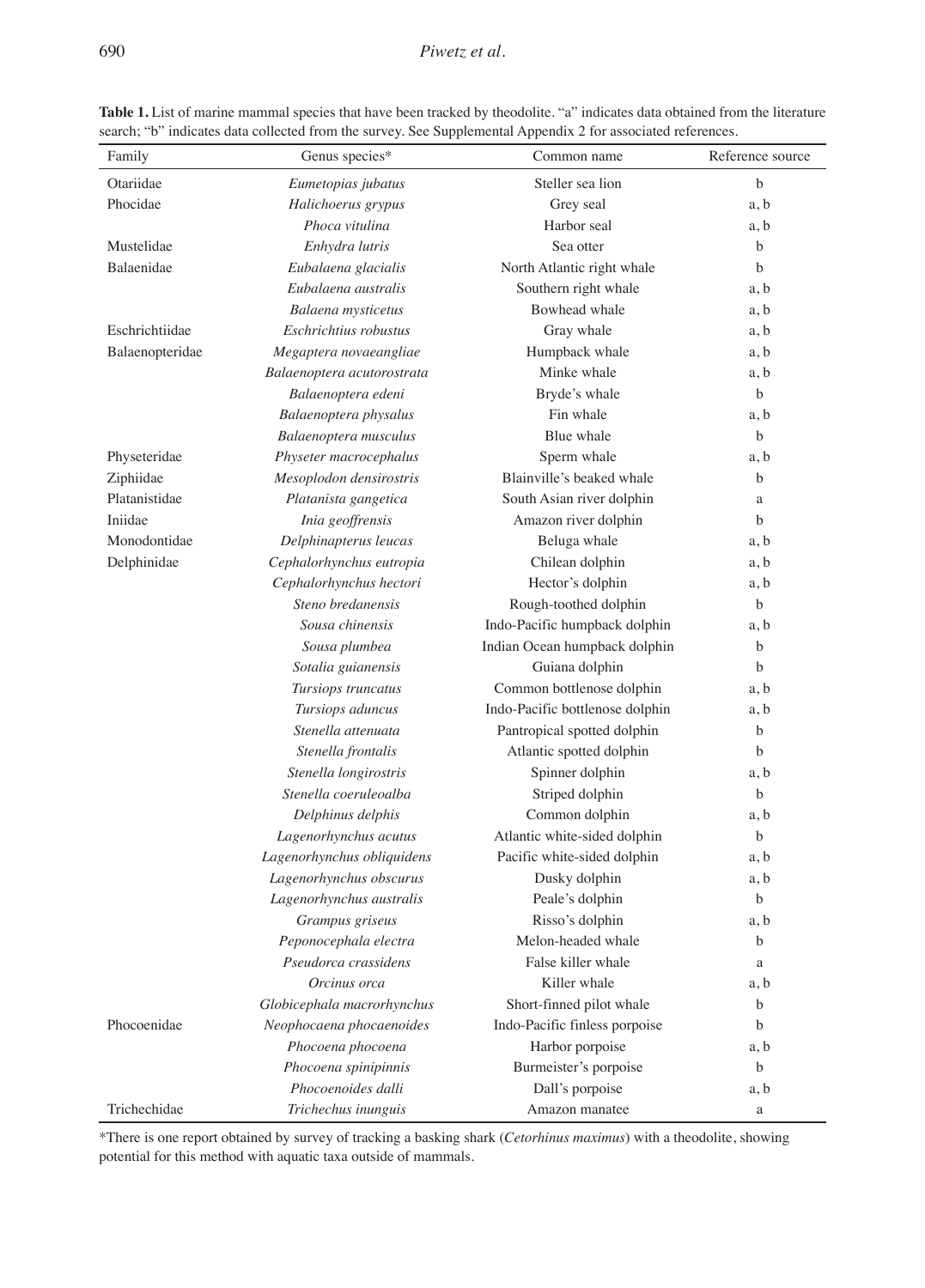

**Figure 4.** Research methods used simultaneously with theodolite tracking of marine mammals based on survey responses (*left*) and the literature search (*right*). The "Other" category refers to methods such as telemetry, carcass evaluation, biopsy, and aerial-based methods.

estimate of animals. Passive acoustic data collec-<br>tion can also extend observation periods beyond complemented with additional methods, such tion can also extend observation periods beyond complemented with additional methods, such when visual observations are not possible, including as passive acoustic monitoring and boat-based when visual observations are not possible, including as passive acoustic monitoring and boat-based during inclement weather and at night, to evaluate photo-identification, which compensate for limiduring inclement weather and at night, to evaluate photo-identification, which compensate for limi-<br>presence (see Munger et al., 2018, this issue). Gailey tations inherent in theodolite tracking. Potential presence (see Munger et al., 2018, this issue). Gailey tations inherent in theodolite tracking. Potential et al. (2016) used both real-time theodolite track-<br>sources of disturbance (e.g., boat-based tourism et al. (2016) used both real-time theodolite track-<br>ing of individual western gray whales and sound and construction activity) can be collected simuling of individual western gray whales and sound and construction activity) can be collected simul-<br>exposure estimates from seismic survey activity. taneously with marine mammal data (Bejder & exposure estimates from seismic survey activity. taneously with marine mammal data (Bejder & Theodolite tracking determined whale position rela-<br>
Samuels, 2003) in localized areas where the study Theodolite tracking determined whale position rela-<br>tive to mitigation boundaries that were established of anthropogenic effects or real-time mitigation tive to mitigation boundaries that were established of anthropogenic effects or real-time mitigation based on acoustic output from the seismic source. and monitoring is warranted. The theodolite has If whale positions overlapped with the mitigation boundary, seismic activity would cease in an attempt boundary, seismic activity would cease in an attempt ing tool in marine mammal research, used glob-<br>to minimize behavioral disturbance to individuals ally to contribute to non-invasive marine mammal of this critically endangered population. Concurrent methods can complement theodolite tracking by contributing information that may not be possible to **Acknowledgments** obtain from shore-based research alone.

Since the theodolite was first used to study marine mammals in 1972, it has been used in at least 36 countries to track at least 46 marine mammal species. The theodolite remains one of the most noninvasive and accurate ways to track free-ranging individuals and groups of marine mammals; it is useful for obtaining fine-scale movement patterns and broad-scale behavioral data to answer a range of ecological questions. The low cost associated with theodolite tracking enables researchers in diverse locations the opportunity to collect data with otherwise limited access to expensive

and monitoring is warranted. The theodolite has proven to be, and continues to be, a useful and lastally to contribute to non-invasive marine mammal<br>research, conservation, and management.

We thank Kathleen Dudzinski, Randy Davis, and **Conclusions** two anonymous reviewers for feedback on drafts of this article.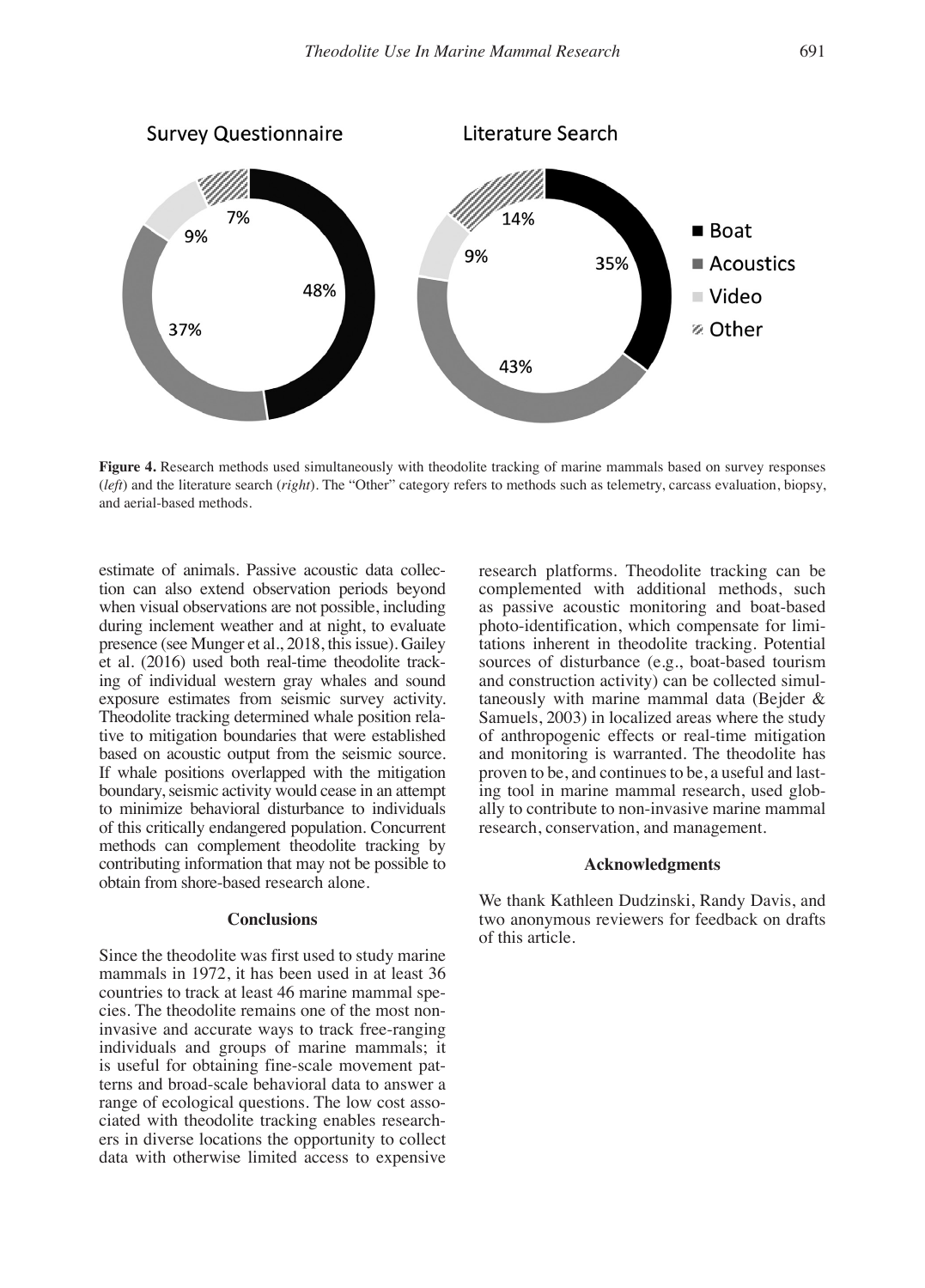- 1154. *30*, 53-71. https://doi.org/10.3354/esr00713
- Bailey, H., & Lusseau, D. (2004). Increasing the preci- Goodson, A., & Sturtivant, C. (1996). Sonar characteristics *Marine Mammal Science*, *20*(4), 880-885. https://doi. *53*(2), 465-472. https://doi.org/10.1006/jmsc.1996.0066
- redefined? Seasonality, movements and group com- org/10.1046/j.1365-2664.2001.00615.x position of humpback whales *Megaptera novae-* Hurlbert, S. H. (1984). Pseudoreplication and the design of *Journal of Marine Science*, *32*(1), 1-22. https://doi. *54*(2), 187-211. https://doi.org/10.2307/1942661 org/10.2989/18142321003714203 Johnson, M. P., & Tyack, P. L. (2003). A digital acoustic
- 
- pended migration of humpback whales *Megaptera Research and Management*, *5*(2), 159-171. *novaeangliae* on the west coast of South Africa. Kniest, E., Baker, G., & Suchanow, W. (2000). *User's*  org/10.3354/meps118001 University of Newcastle.
- Fisheries Service. Press.
- 
- *Theodolite-tracking data analysis (for IBM-compatible* org/10.1111/j.1748-7692.1998.tb00745.x *computers)*. Tucson: University of Arizona. Lusseau, D., Bain, D. E., Williams, R., & Smith, J. C.
- science.207.4431.663 esr001544
- *Megaptera novaeangliae*, in Hawai'i. *Canadian Journal European Research on Cetaceans*, *7*, 263-269.
- https://doi.org/10.1111/j.1748-7692.2008.00240.x org/10.1578/AM.44.6.2018.729
- (Master of Science thesis). Texas A&M University, Symposium). Boulder, CO: Westview Press. Galveston. **Galveston.** Richlen, M., Davis, M., Cooper, M., & Brown, B. (2018).
- 
- Literature Cited Gailey, G., Sychenko, O., McDonald, T., Racca, R., Rutenko, A., & Bröker, K. (2016). Behavioural responses of west-Andersen, S. O. (1984). Communication and behavior of ern gray whales to a 4-D seismic survey off northeastern whales, Roger Payne. *Natural Resources Journal*, *24*(4), Sakhalin Island, Russia. *Endangered Species Research*,
	- sion of theodolite tracking: Modified technique to of the harbour porpoise (*Phocoena phocoena*): Source calculate the altitude of land-based observation sites. levels and spectrum. *ICES Journal of Marine Science*,
- org/10.1111/j.1748-7692.2004.tb01199.x Gordon, J. (2001). Measuring the range to animals at Barendse, J., Best, P. B., Thornton, M., Pomilla, C., sea from boats using photographic and video images. Carvalho, I., & Rosenbaum, H. C. (2010). Migration *Journal of Applied Ecology*, *38*(4), 879-887. https://doi.
	- *angliae* off the west coast of South Africa. *African* ecological field experiments. *Ecological Monographs*,
- Bejder, L., & Samuels, A. (2003). Evaluating the effects recording tag for measuring the response of wild marine of nature-based tourism on cetaceans. In N. Gales, M. mammals to sound. *IEEE Journal of Oceanic Engineering*,<br>Hindell, & R. Kirkwood (Eds.), *Marine mammals:* 28(1), 3-12. https://doi.org/10.1109/JOE.2002.808212 28(1), 3-12. https://doi.org/10.1109/JOE.2002.808212
- *Fisheries, tourism and management issues* (pp. 229- Kinzey, D., & Gerrodette, T. (2003). Distance measure-256). Collingwood, UK: CSIRO Publishing. ments using binoculars from ships at sea: Accuracy, Best, P. B., Sekiguchi, K., & Findlay, K. P. (1995). A sus- precision and effects of refraction. *Journal of Cetacean* 
	- *Marine Ecology Progress Series*, *118*, 1-12. https://doi. *manual* CYCLOPS *version 3.1*. Newcastle, Australia:
- Braham, H., Krogman, B., Leatherwood, S., Marquette, Kruse, S. (1991). The interactions between killer whales W., Rugh, D., Tillman, M., & Johnson, J. (1978). and boats in Johnstone Strait, B.C. In K. Pryor & K. S. *Preliminary report of the 1978 spring bowhead whale* Norris (Eds.), *Dolphin societies: Discoveries and puzresearch program results*. Seattle, WA: National Marine *zles* (pp. 149-160). Berkeley: University of California
- Caldwell, D. K. (1955). Evidence of home range of an Lerczak, J. A., & Hobbs, R. C. (1998). Calculating sight-Atlantic bottlenose dolphin. *Journal of Mammalogy,* ing distances from angular readings during shipboard, *36*(2), 304-305. https://doi.org/10.2307/1375913 aerial, and shore-based marine mammal surveys. Cipriano, R. (1990). *User's manual* T-TRAK *version 1.0. Marine Mammal Science*, *14*(3), 590-598. https://doi.
- Clark, C. W., & Clark, J. M. (1980). Sound playback experi- (2009). Vessel traffic disrupts the foraging behavior of ments with southern right whales (*Eubalaena australis*). southern resident killer whales *Orcinus orca*. *Endangered Science*, *207*(4431), 663-665. https://doi.org/10.1126/ *Species Research*, *6*(3), 211-221. https://doi.org/10.3354/
- Frankel, A. S., & Clark, C. (1998). Results of low-frequency Mayo, R. H., & Goodson, D. (1993). Land-based tracking playback of M-sequence noise to humpback whales, of cetaceans: The practical use of surveying instruments.
- *of Zoology*, *76*(3), 521-535. https://doi.org/10.1139/z97- Munger, L., Piwetz, S., Lammers, M. O., & Würsig, B. 223 (2018). Passive acoustic monitoring and concurrent Frankel, A. S., Yin, S., & Hoffhines, M. A. (2009). Alternative theodolite observations of Indo-Pacific humpback methods for determining the altitude of theodolite obser- dolphins (*Sousa chinensis*) in Hong Kong: A case vation stations. *Marine Mammal Science*, *25*(1), 214-220. study. *Aquatic Mammals*, *44*(6), 729-735. https://doi.
- Gailey, G. A. (2001). *Computer systems for photo-* Payne, R. (1983). *Communication and behavior of whales identification and theodolite tracking of cetaceans* (American Association for the Advancement of Science *identifican Association for the Advancement of Science*
- Gailey, G., & Ortega-Ortiz, J. (2002). A note on a computer-<br>
COMPASS A survey toolkit for marine species data colbased system for theodolite tracking of cetaceans. *Journal lection: 2017 annual progress report*. Prepared for U.S. *of Cetacean Research and Management*, *4*(2), 213-218. Fleet Forces Command. Submitted to Naval Facilities